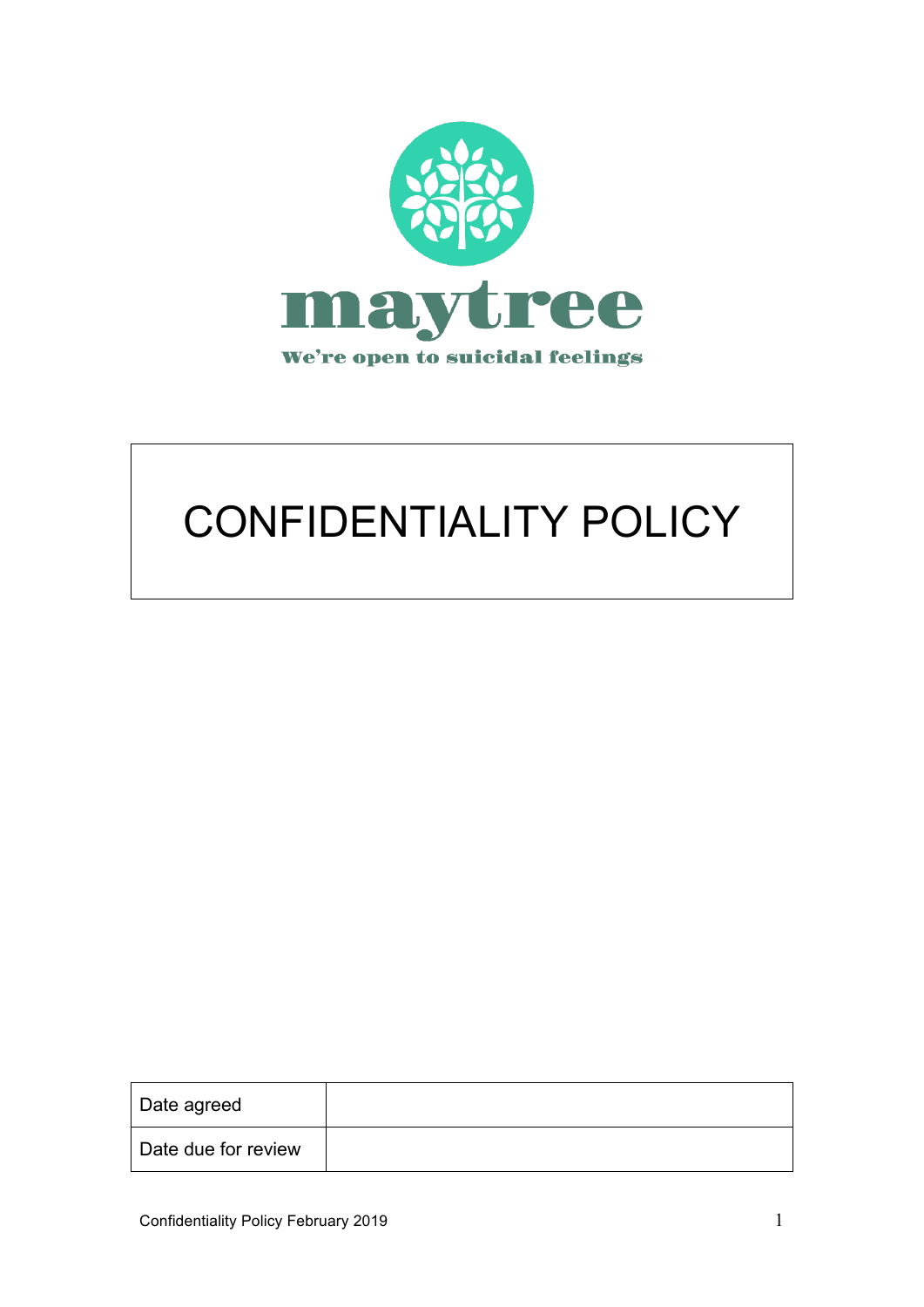#### **CONFIDENTIALITY POLICY**

## 1. **PURPOSE AND SCOPE**

Maytree employees and volunteers will in the course of their duties have access to a considerable amount of personal information relating to guests (and possibly about other employees and volunteers). The purpose of this policy is to set out the principles that Maytree operates under in relation to the confidentiality of this information, and to provide employees and volunteers with clarity about their duties and responsibilities in terms of maintaining confidentiality whilst undertaking work for Maytree.

This policy applies to all employees and volunteers who work for Maytree.

### **2. RESPONSIBILITIES**

- 2.1 The Director has overall responsibility for setting the standards in terms of maintaining confidentiality within Maytree. He/she is responsible for:
	- Providing guidance to line managers, employees and volunteers as necessary about the principles and practice of maintaining confidentiality
	- Seeking advice as necessary on difficult or complex issues relating to confidentiality
- 2.2 Line managers are responsible for ensuring that employees and volunteers are aware of and understand their responsibilities in terms of confidentiality.
- 2.3 All employees and volunteers are responsible for maintaining confidentiality at all times regarding their work at Maytree, and for understanding when it may be appropriate to breach that confidentiality, seeking advice and guidance from their line manager and the Director as necessary.

#### **3. PRINCIPLES**

- 3.1 Maytree believes that an actively suicidal person needs more than anything to be heard and supported in a relationship of trust, and that a component of that relationship is confidentiality. Everything said or disclosed, and all personal data, is therefore held within Maytree in the strictest confidence.
- 3.2 Personal information provided to Maytree by callers, guests, employees, and volunteers will not normally be disclosed without the permission of the individual to whom the information relates.
- 3.3 Employees and volunteers will always try to gain consent to share information from the individual to whom the information relates.
- 3.4 The only circumstances where disclosing confidential information may be lawful are: where the individual to whom the information relates has consented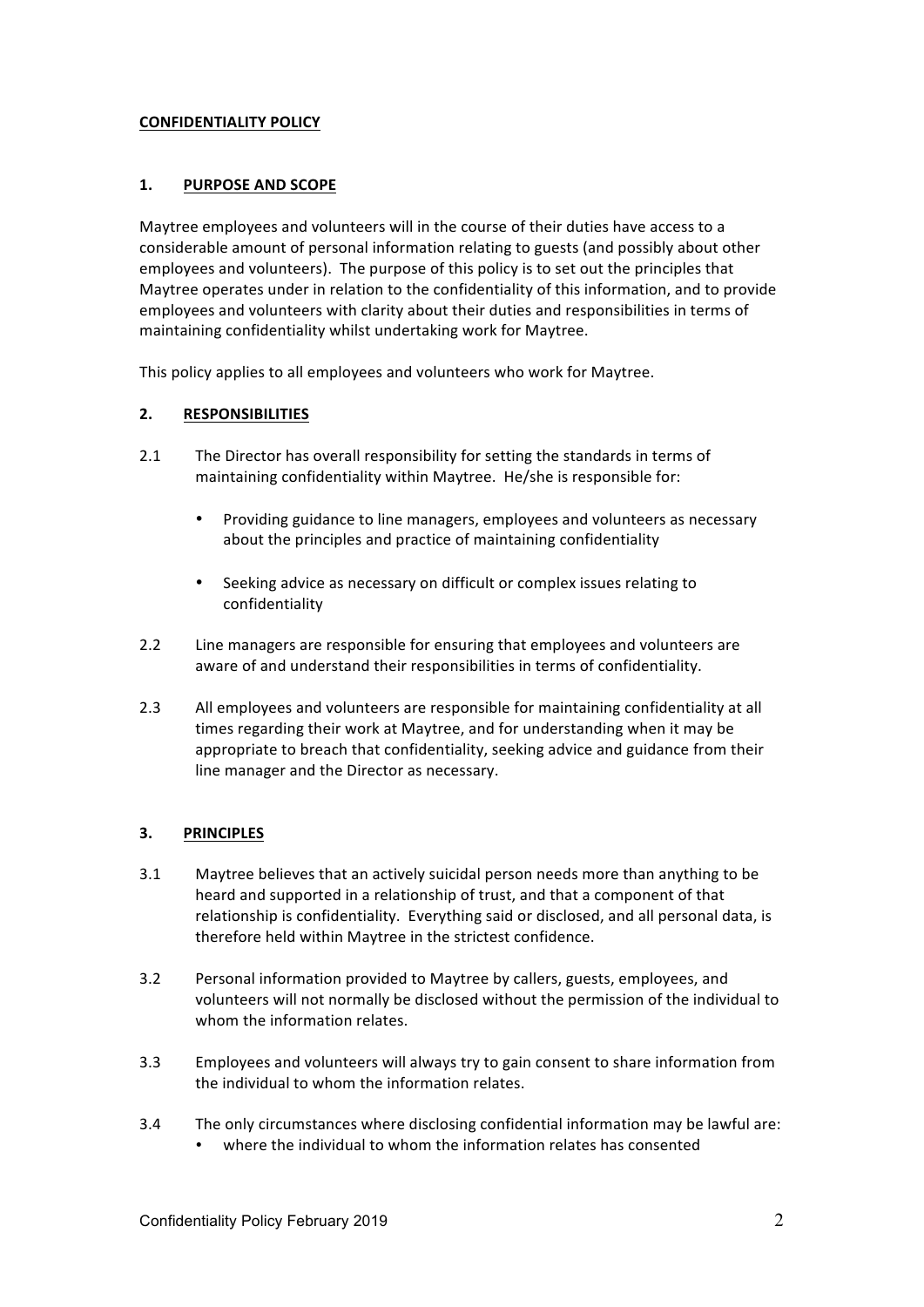- where disclosure is necessary to safeguard the individual, or others, or is in the public interest. These circumstances are set out in Section 5.
- where there is a legal duty to do so, for example a court order
- 3.5 All employees and volunteers, including past employees and volunteers, must not disclose confidential information to any outside organization or person without the prior agreement of the individual to whom the information relates, the Operations Coordinator, or the Director or their designated deputy.
- 3.6 All employees, volunteers, and guests will sign a confidentiality agreement with Maytree.
- 3.7 Individuals have the right to see any information held about them by Maytree. Any request by guests, employees or volunteers to see the information held about them must be made to the Senior Operations Coordinator or the Director.
- 3.8 Information should only be shared on a 'need-to-know' basis and no more information should be shared than is absolutely necessary.
- 3.9 All caller and guest data used for monitoring or reporting purposes and which may be published will be anonymised to ensure that individuals cannot be identified.
- 3.10 Detailed written records will be kept about any information that is shared and any authorised breach of confidentiality, including the reasoning regarding the decision to do so.
- 3.11 Written records and correspondence will be kept secure at all times. Personal and confidential data may only be stored on a computer system if it is essential for future access and must fully comply with the terms of the Data Protection Act (1998).
- 3.12 The setting up of social media groups comprising Maytree callers, guests, employees, or volunteers is not permitted, unless expressly authorised by the Director.
- 3.13 Any unauthorised breach of confidentiality will be investigated and may result in action being taken, such as volunteers being removed from their duties and employees being disciplined or dismissed from their employment.

#### **4 REQUESTS FOR INFORMATION**

- 4.1 All requests for disclosure of information about a caller, guest, volunteer or employee should be discussed with the Residential Service Manager or the Director and, as far as is reasonably practicable, confidential information should only be disclosed with the permission of the individual concerned, the Residential Service Manager, or the Director.
- 4.2 Written requests for information should be passed to the Residential Service Manager or the Director.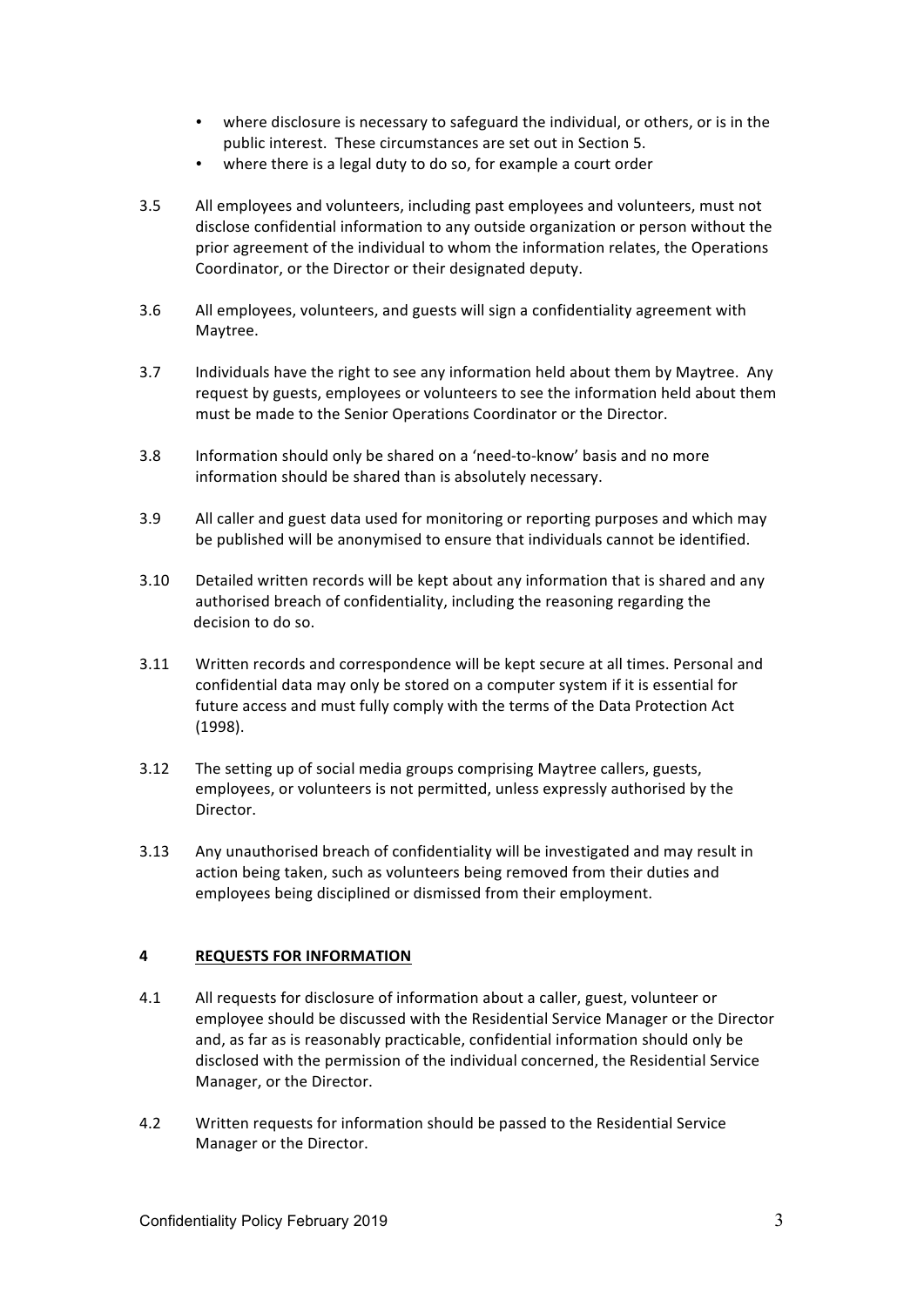- 4.3 All telephone requests for information about a caller, a guest, an employee, or a volunteer, past or present, should be dealt with in the following way: the recipient should take down the details i.e. name, telephone number and name of agency, and details of the information requested. A return call should be made to release such information as is approved after:
	- $(i)$  the identity of the person requesting the information has been confirmed; **and**
	- (ii) the consent of the person concerned has been sought; **and**
	- (iii) a discussion has taken place with the Operations Coordinator or the Director.

#### **5 CIRCUMSTANCES WHERE DISCLOSURE MAY BE MADE WITHOUT CONSENT**

There are some very limited circumstances where Maytree will disclose confidential information without consent. In all cases, employees and volunteers must, whenever possible, seek advice from the Residential Service Manager or the Director and inform the Chair of Trustees before disclosing confidential information.

## **N.B. Detailed written records of the reasoning for any disclosure of information without** consent must be kept.

## 5.1 Where disclosure is necessary to safeguard the individual caller or guest, or to **safeguard others**

- Maytree will do all that it can to maintain trust with a caller or guest, and will try as far as possible to avoid disclosing information without the individual's consent. However, if it is judged that a caller or guest is at immediate risk of serious or life-threatening selfdamage or harm *and* that they are unable to make a decision about their own safety because they don't understand the risks, then confidential information may be disclosed to a third party, such as the police or medical services, or the relevant local authority department or team (such as the local multi-agency safeguarding hub (MASH)). Additionally, if it is judged from conversations with a caller or guest that another person is at immediate risk of serious harm (including abuse or neglect), confidential information may be disclosed to a third party, such as the police or medical services, or the relevant local authority department or team (such as the local multi-agency safeguarding hub (MASH)).
- In such circumstances, employees and volunteers should always try to obtain consent to share information from the caller or guest, and should seek advice from the Residential Service Manager or the Director, but if it is considered that the risk is sufficiently serious, then information may be disclosed without the consent of the individual. In these exceptional circumstances, the decision to disclose information without the consent of the individual concerned must be approved by the Residential Service Manager or the Director and, if possible, the Chair of Trustees.
- If the individual at risk of harm is a child or a vulnerable adult, then advice can also be sought by the Residential Service Manager or the Director from the relevant local authority department or team, and this can be done initially on an anonymised basis.